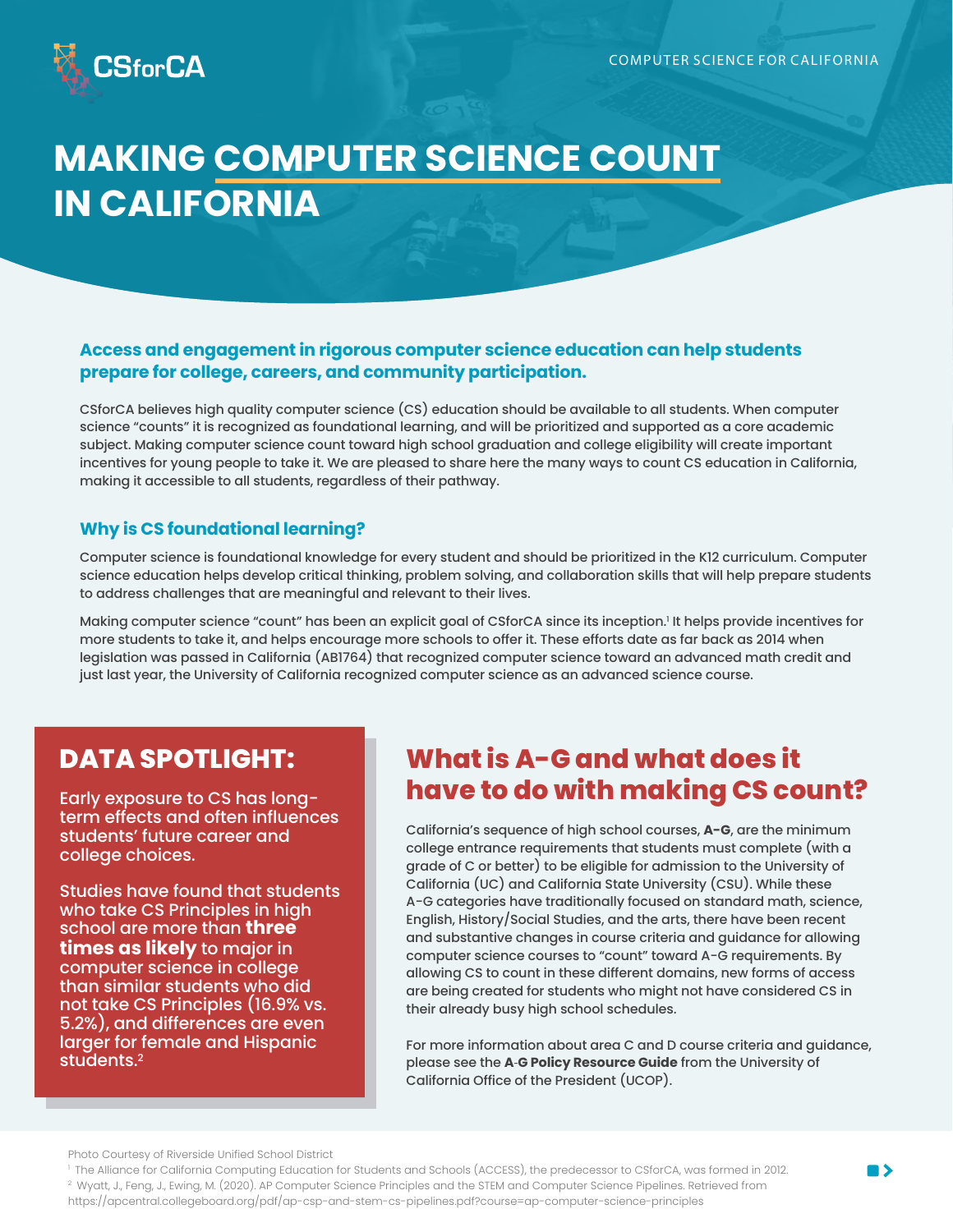# There are many ways<br>that computer science<br>counts in California.

It could potentially count as a math, science, Career Technical Education course, or an elective, Ultimately, each LEA will make its own decision on how courses count in the local context.

#### **CS can count as math.**

As of October 2020, UCOP revised mathematics (area C) course criteria and quidelines CS courses that uses mathematical concepts, includes a mathematics prerequisite, substantially aligns with Common Core standards and are intended for 11th and/or 12th grade levels are also eligible for approval and may satisfy the required third year or recommended fourth year of the subject requirement if approved as an advanced mathematics course.



## CS can count as science.

As of February 2019, UCOP updated laboratory science (area D) disciplines as well as course criteria so that a CS course, when it meets the revised area D course criteria, and receives approval from UC High School Articulation, can count toward a recommended third or later science course in area D for UC admissions. ACCESS developed a FAQ for CS and science.

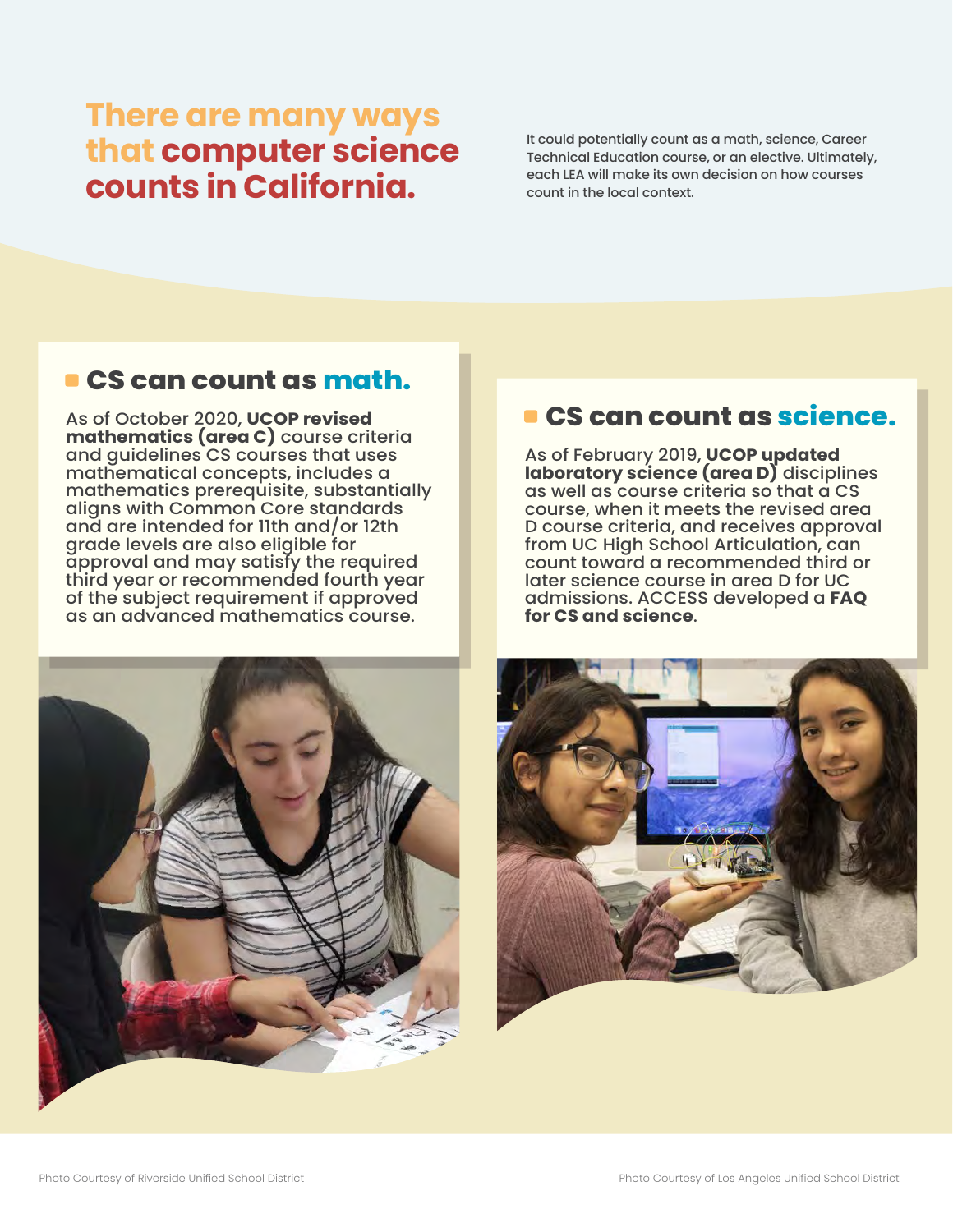

## **E** CS can be career technical education (CTE).

CTE pathways integrate academic understanding with technical and occupational knowledge. Many schools choose to classify CS courses in the CTE pathway in order to be eligible for Perkins Funding to support a teacher with CTE/ICT authorization.



### **CS can be an elective.**

To be University of California (UC) eligible, students are required to take one college prep elective. In this case, CS "counts" as a "G" elective and therefore, can be considered part of the "core" requirements for UC eligibility. A "G" elective reinforces the notion that CS is for everyone, regardless of math or science interest and aptitude. However, when CS is maintained as an elective, English Learners often don't have space in their schedules for an elective because their elective spaces are full with EL coursework.